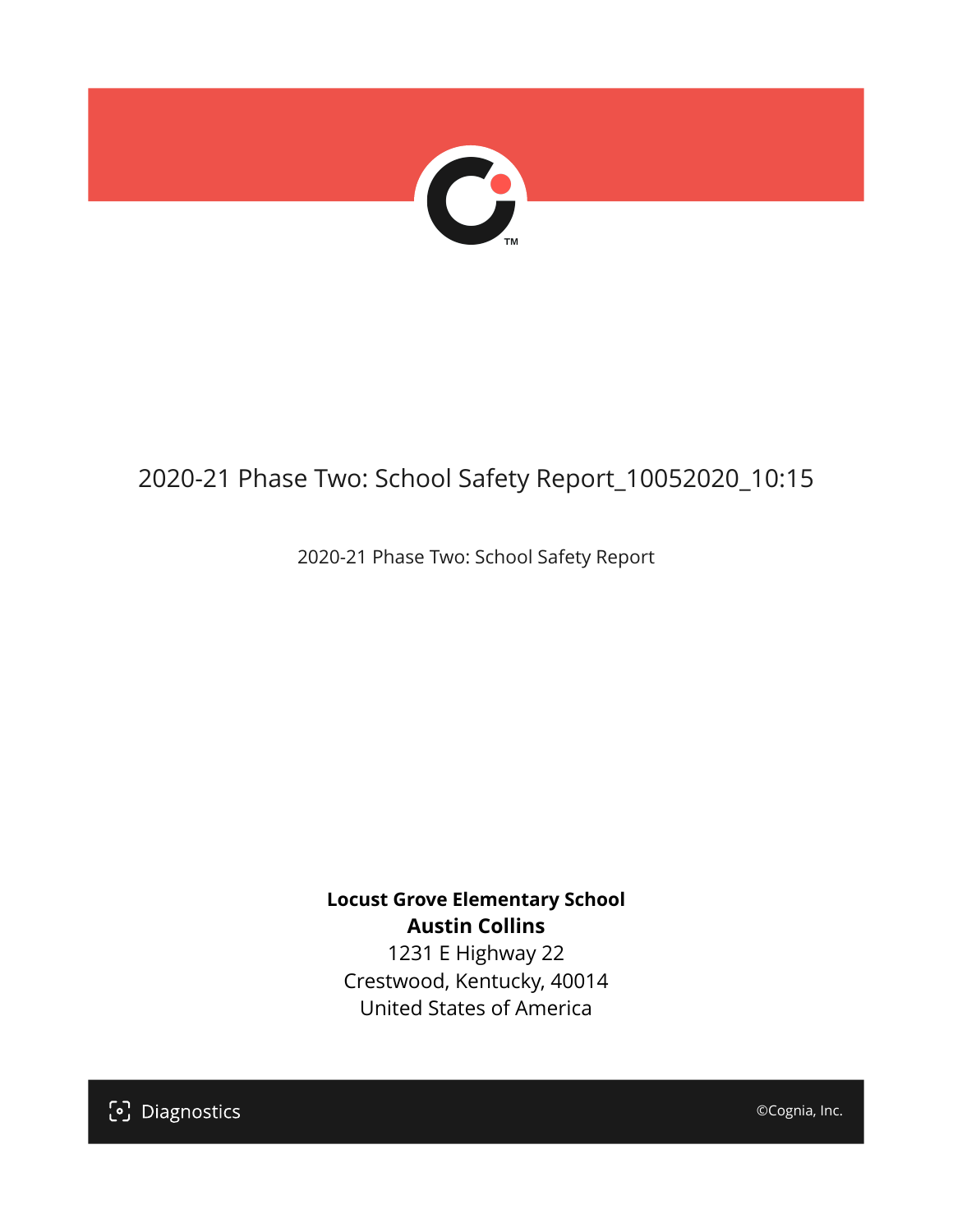## **Table of Contents**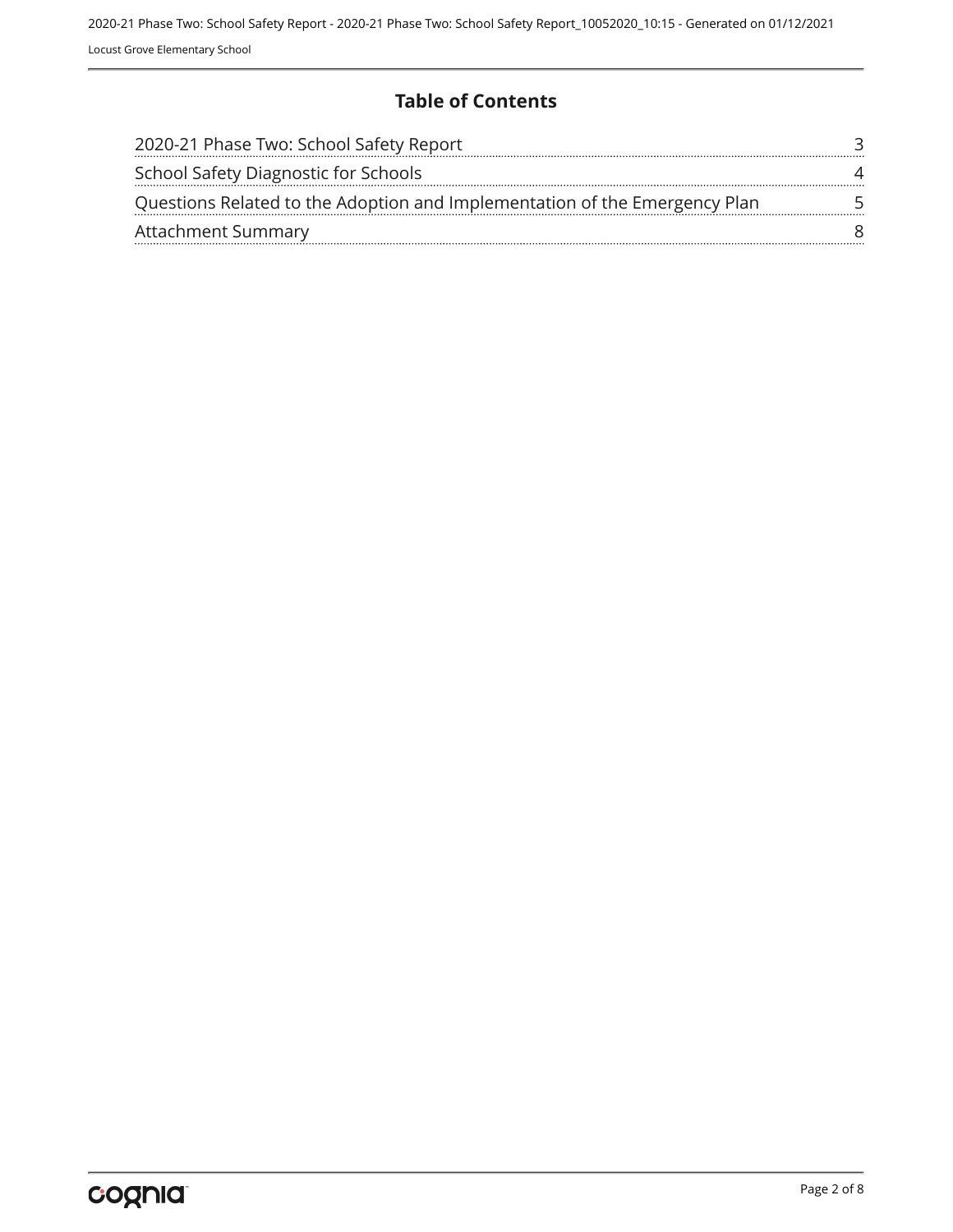Locust Grove Elementary School

# <span id="page-2-0"></span>**2020-21 Phase Two: School Safety Report**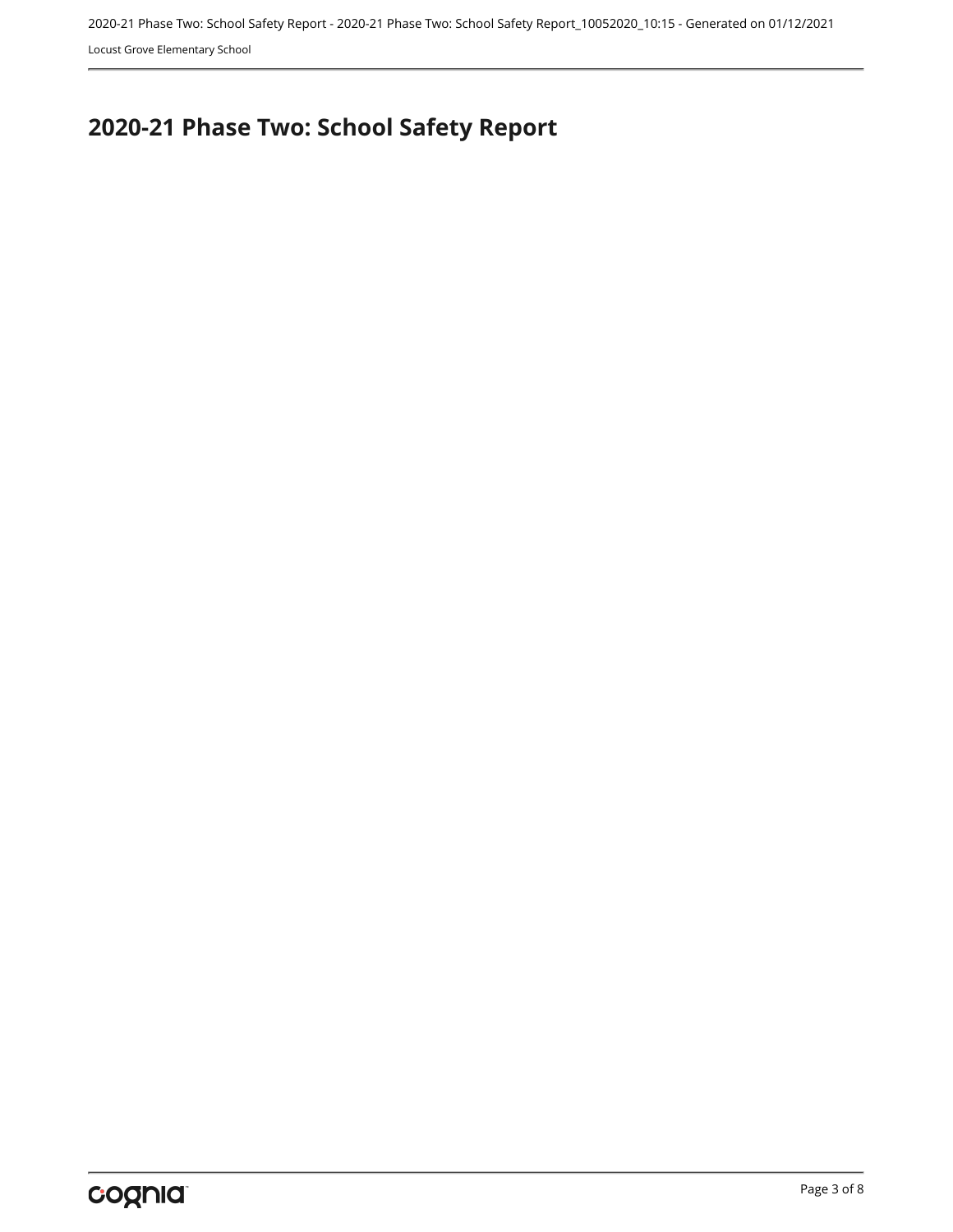## <span id="page-3-0"></span>**School Safety Diagnostic for Schools**

Pursuant to KRS 158.162, the local board of education shall require the school council or, if none exists, the principal in each school to adopt an emergency plan that must be utilized in case of fire, severe weather, earthquake, or a building lockdown and that: establishes evacuation routes; identifies the best available severe weather zones; develops earthquake protocols for students; and, develops and adheres to practices controlling access to the school building. The emergency plan shall be annually reviewed by the council, principal, and first responders and revised as needed.

In addition to the emergency plan requirements in KRS 158.162, KRS 158.164 requires the local board of education to direct the school council or, if none exists, the principal in each school to establish procedures to perform a building lockdown and to invite local law enforcement to assist in establishing lockdown procedures.

KRS 158.162 also requires the emergency plan be discussed with all school staff prior to the first instructional day of the school year and provided, along with a diagram of the facility, to appropriate first responders. Further, the principal in each school shall conduct, at a minimum, the following emergency response drills within the first 30 instructional days of the school year and again during the month of January: one severe weather drill, one earthquake drill, and one lockdown drill. In addition, required fire drills shall be conducted according to administrative regulations promulgated by the Department of Housing, Buildings and Construction.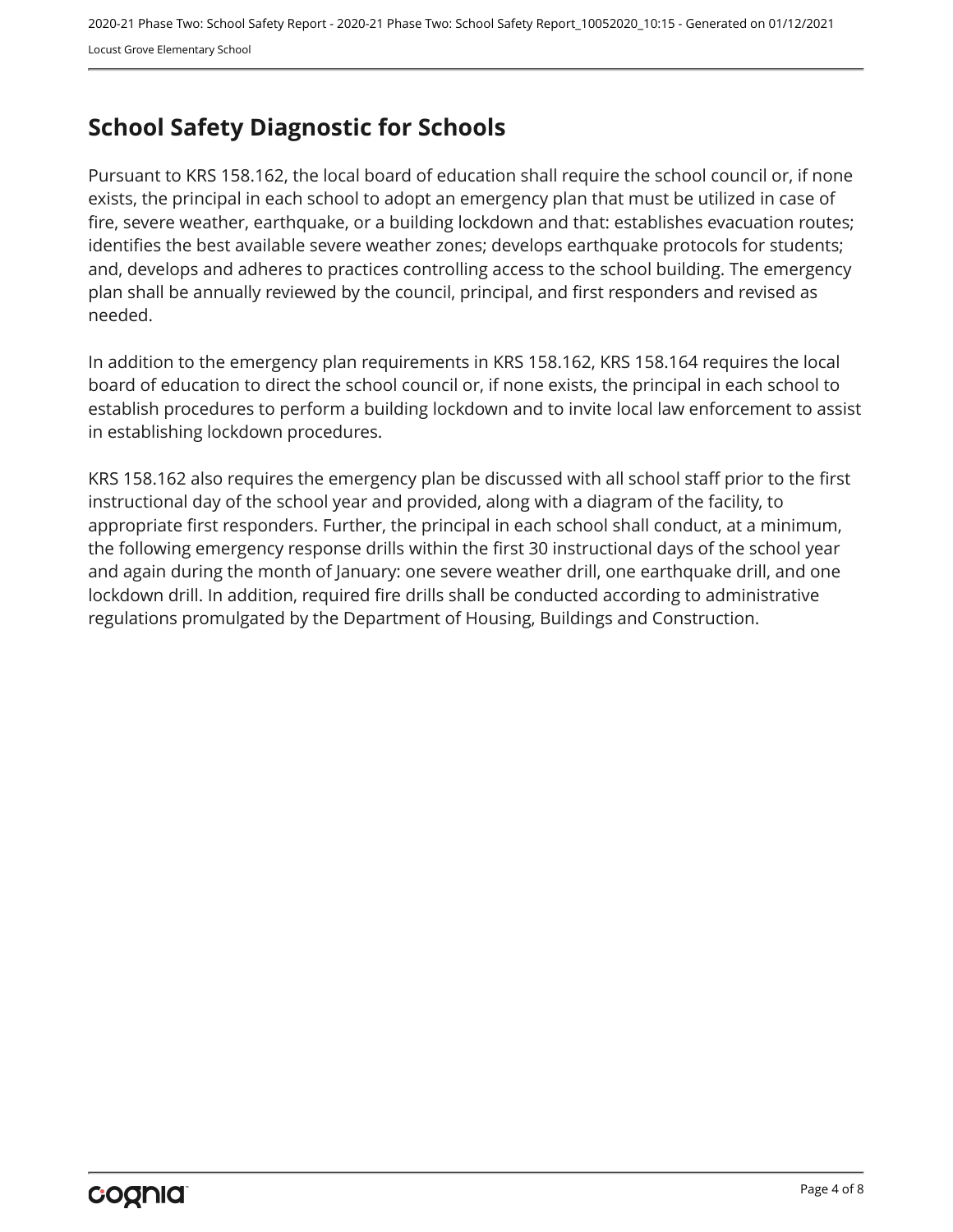## <span id="page-4-0"></span>**Questions Related to the Adoption and Implementation of the Emergency Plan**

1. Has the school council or, where applicable, principal adopted an emergency plan in accordance with local board policy and in compliance with the specifications in KRS 158.162(3)?

*If the answer is "no", please explain in the comment box. Please note that Senate Bill 1 (2019) amended KRS 158.162(3)(d) to require, for example, classroom doors remain closed and locked during instructional time as well as classroom doors with windows be equipped with material to quickly cover the window during a building lockdown. Schools are encouraged to comply with these changes as soon as practicable but, if needed, have until July 1, 2022 to fully implement. Accordingly, failure to comply with KRS 158.162(3)(d), as amended, should not be reported herein until the 2022-2023 school year and beyond.*

Yes

#### **ATTACHMENTS**

#### **Attachment Name**

2. Has the school provided local first responders with a copy of the school's emergency plan along with a diagram of the school as required by KRS 158.162(2)(b)?

*If the answer is "no", please explain in the comment box.*

Yes

#### **ATTACHMENTS**

#### **Attachment Name**

3. Has the school posted primary and secondary evacuation routes in each room by any doorway used for evacuation as required by KRS 158.162(3)(a)?

*If the answer is "no", please explain in the comment box.*

Yes

#### **ATTACHMENTS**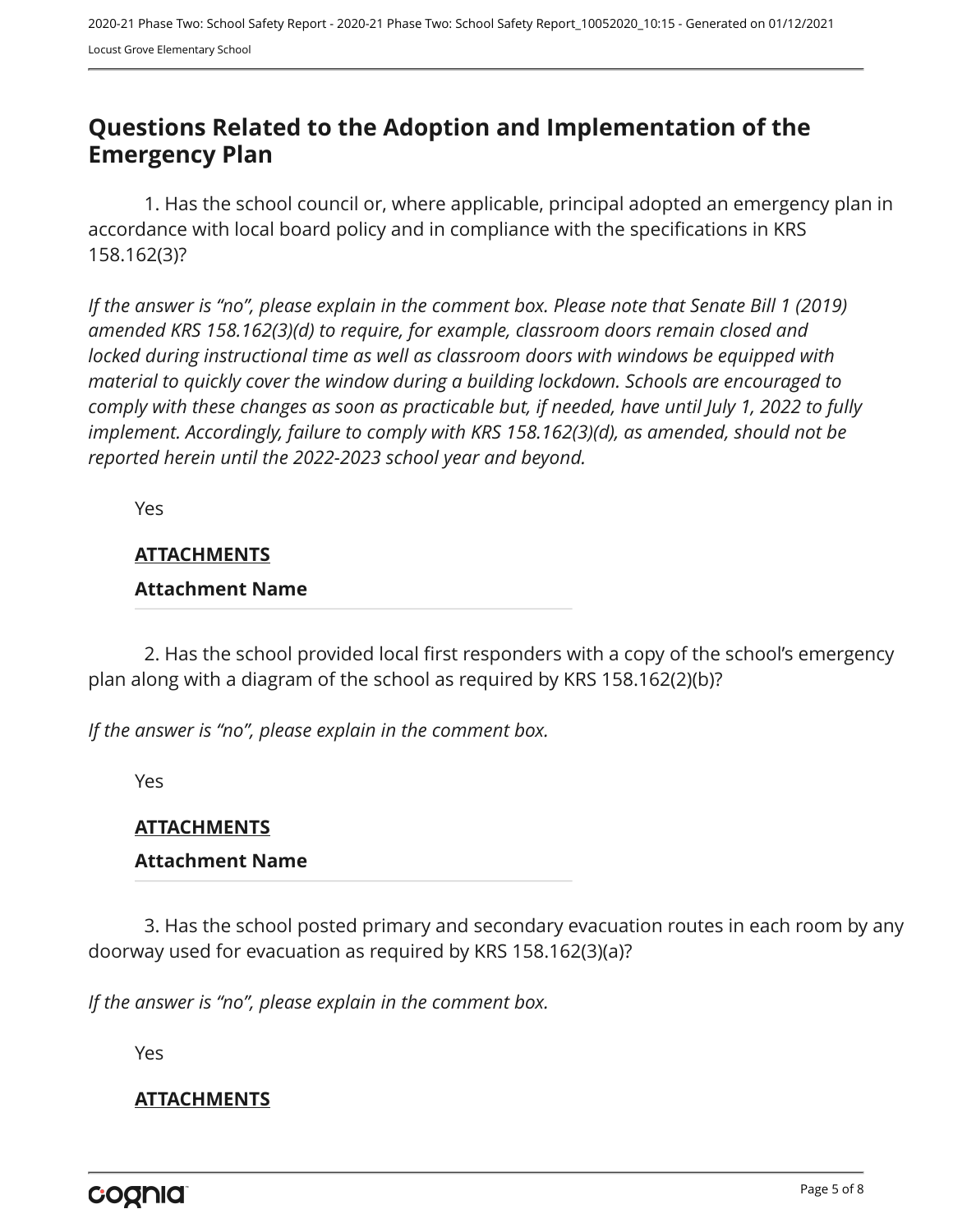## **Attachment Name**

4. Has the school posted the location of severe weather safe zones in each room as required by KRS 158.162(3)(b)?

*If the answer is "no", please explain in the comment box.*

Yes

## **ATTACHMENTS**

#### **Attachment Name**

5. Was the school's emergency plan reviewed following the end of the prior school year by the school council, principal, and first responders and revised as needed as required by KRS 158.162(2)(c)?

*Please provide the most recent date of review/revision of the school's emergency plan in the district in the comment box. If the answer is "no", please explain in the comment box.* 

Yes and reviewed most recently on 10/27/20

#### **ATTACHMENTS**

#### **Attachment Name**

6. Did the principal discuss the emergency plan with **all** school staff prior to the first instructional day of the current school year and appropriately document the time and date of such discussion as required by KRS 158.162(2)(d)?

*Please provide the date the school completed this discussion in the comment box. If the answer is "no", please explain in the comment box.*

Yes on 8/27/2020

#### **ATTACHMENTS**

#### **Attachment Name**

7. During the first 30 instructional days of the current school year, did the principal conduct at least one severe weather drill, one earthquake drill, and one lockdown drill as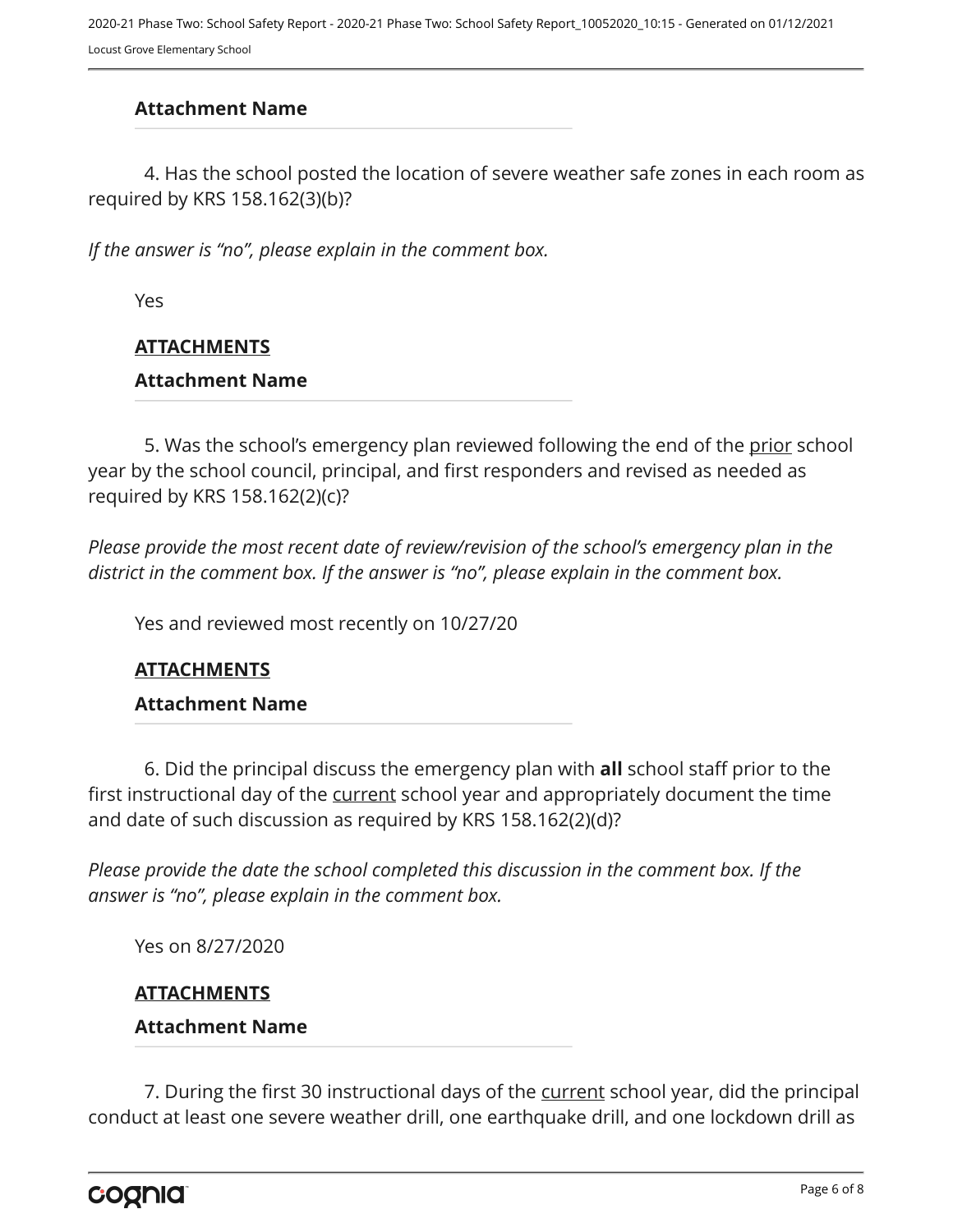required by KRS 158.162(5)?

*If the answer is "no", please explain in the comment box.*

Yes

#### **ATTACHMENTS**

#### **Attachment Name**

8. During the month of January during the prior school year, did the principal conduct at least one severe weather drill, one earthquake drill, and one lockdown drill as required by KRS 158.162(5)?

*If the answer is "no", please explain in the comment box.*

Yes

#### **ATTACHMENTS**

#### **Attachment Name**

9. Over the immediately preceding twelve months, did each school within the district conduct fire drills in accordance with administrative regulations promulgated by the Department of Housing, Buildings and Construction as required by KRS 158.162(5)?

*If all schools in the district did NOT meet the requirement, respond "no" and please explain further in the comment box.* 

Yes

**ATTACHMENTS Attachment Name**